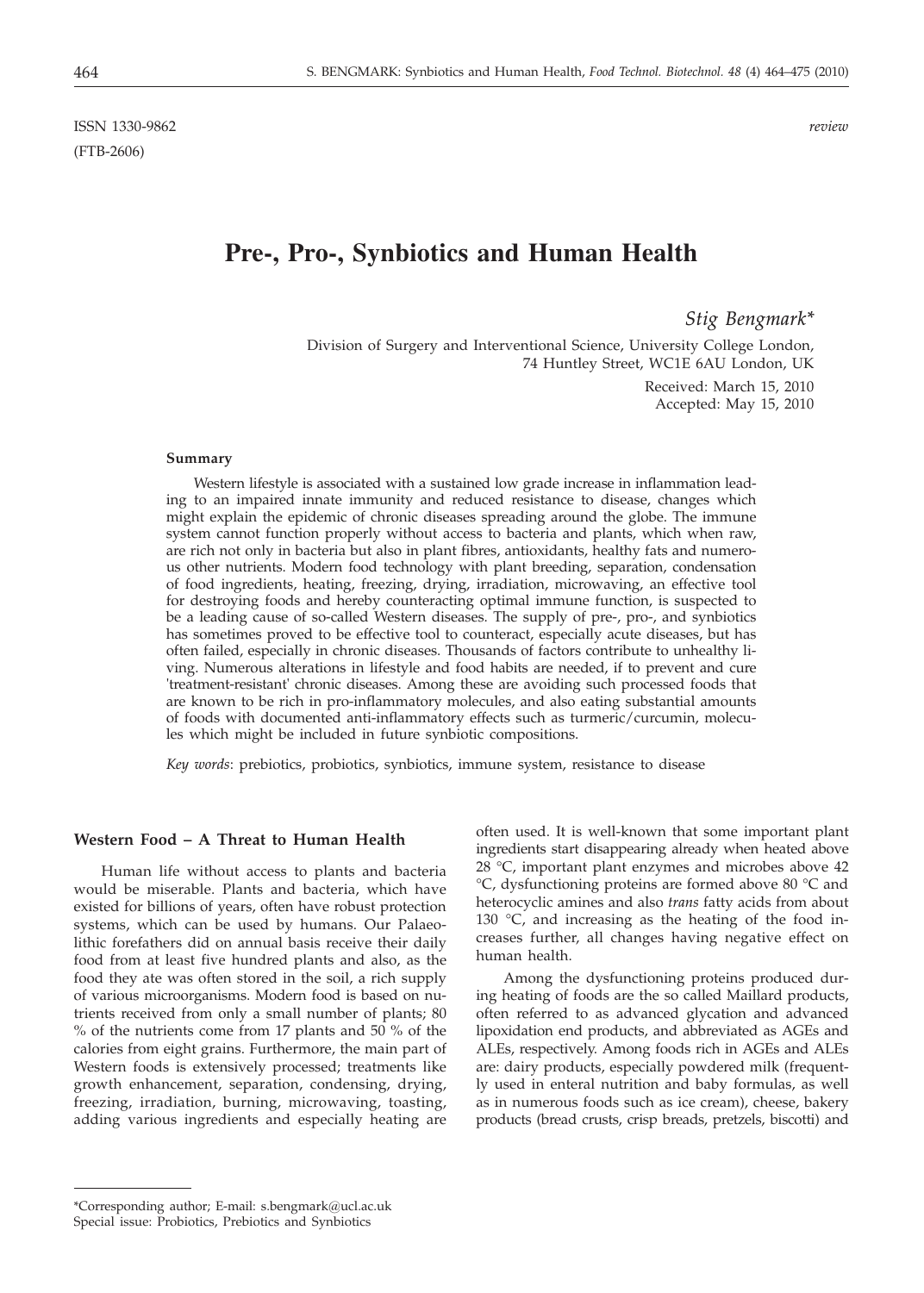cereals (rice crispies), overheated (especially deep-fried and oven-fried) meat and poultry but also fish, drinks like coffee and Coca-Cola, Asian sauces including Chinese soy sause, balsamico products and smoked foods in general – for further information, see Goldberg *et al.* (*1*) and Bengmark (*2*). The consumption of such foods, often main constituents in fast foods, has increased dramatically in recent decades, much in parallel to the endemic of chronic diseases.

## **Deranged and Dysfunctioning Immune System**

Numerous chemical substances, additives to foods and pharmaceutical drugs seem to derange the immune system. It is clear, even if not fully investigated, that a large number of chemicals, when consumed, have a strong negative influence on the immune system and the body's resistance to disease. In the past, priority was not given to the investigation of eventual negative effects of consumed food additives and pharmaceutical drugs on the innate immune systems. It has long been known that antibiotics suppress various immune functions, and especially macrophage activities such as chemiluminescence response, chemotactic motility, bactericidal and cytostatic ability, and similar negative effects have also been seen with other commonly used drugs such as  $H_2$ -blockers, proton inhibitors and surface-protection agents.

Several other factors increase the degree of systemic inflammation in the body: impaired hormonal homeostasis increases oxidative stress/release of free radicals, intracellular accumulation of 'waste products', inhibits apoptosis, disturbs repair mechanisms, reduces gene polymorphism, increases premature shortening of telomeres and reduces immune defence and resistance to disease, changes often observed in premature aging and in various several chronic diseases (*3*); low level of vitamin D in the body and subsequent secondary hyperparathyroidism (*4*); low levels of antioxidants in the body such as folic acid and glutathione and increased levels of homocysteine (*5*); high levels of estrogens in the body, especially 17b-estradiol, often induced by high consumption of hormone-rich dairy products (*6*); high levels of angiotensin/rennin (*7*); and larger intake of glutenoids (*8*).

The reason why attempts to reduce inflammation with the use of probiotics sometimes failed in the past might be that the pro-inflammatory pressure is simply too high due to the underlying disease, but also due to the consumption of too much of pro-inflammatory foods and prescription drugs, all with inflammation-enhancing abilities. It is likely that under certain conditions, additional measures are needed in order to achieve successful treatment with probiotics. Measures such as reduced supply of pro-inflammatory foods, restriction in the use of pharmaceuticals and increased intake of plant foods rich in anti-inflammatory vitamins and antioxidants, especially various polyphenols, might well be needed – see further below.

# **Effects of Plant Fibres on Systemic Inflammation**

It should be observed that various seeds, nuts, beans and peas are especially rich in fibre, foods which no

longer are eaten in the quantities they deserve. A common recommendation of minimum daily fibre intake is in the range of 30–35 g per day, which roughly corresponds to about half a kg of fruits and vegetables, or, as often expressed, 5 to 8 fresh fruits and vegetables per day. The recommendations for children above the age of 2 are usually defined as age+5 g per day. No precise recommendation exists yet about the intake of fibre under different conditions of disease. The daily intake of dietary fibre is unsatisfactory in all Western countries, especially among people with low level of education and low income. In the US for example, the estimated daily intake of fibre is approx.  $14-15$  g per day or about 50 % of what is recommended, and far below the 60–80 g per day of substrate required to maintain a large bowel flora of  $10^{14}$  microorganisms, known to be typical for a healthy and well-functioning human colon. Most Americans and Europeans have lost the ability to maintain a large proportion of what can be regarded as a natural flora (*9*). A recent study in a North-European population has found *Lactobacillus plantarum, Lactobacillus rhamnosus* and *Lactobacillus paracasei* ssp. *paracasei* on the rectal mucosa of healthy humans only in 52, 26 and 17 %, respectively (*10*). The colonization rate with other, commonly milk- -born probiotic bacteria, such as *Lactobacillus casei, Lactobacillus reuteri* and *Lactobacillus acidophilus* was in the same study only 2, 2 and 0 %, respectively.

Commonly consumed cooked roots and other starchy vegetables or grains consumed as bread, cereals and porridge, but also most of the fruits consumed in Western countries contain relatively little fibre, usually no more than 1–3 g per serving. The largest amount of consumed plant fibre is provided by resistant starch (raw potato, unripe green banana), which re-crystallize when allowed to cool after cooking, especially important for potato and bread. The daily consumption of this type of fibre varies from one individual to another with several hundred per cent (approx. 8-40 g/day). The second largest source of fibre is non-starch polysaccharides (approx. 8–18  $g/day$ ). The third group of fibre is oligosaccharides (onions, artichoke, banana, chicory), which although important for health, regrettably today are consumed in much too small quantities (approx. 2–8 g/day) (*11*).

## **Function of Dietary Fibres**

Supplemented fibres are associated with several health benefits. The best documented physiological effects, in addition to providing energy and nutrients to the host and flora, are that they:

- change mucosal structure, increase mucosal growth and improve mucosal function;
- increase intestinal flora, relieve constipation, reduce production of putrefactive gases and provide resistance to invading microorganisms;
- reduce serum triglycerides, serum cholesterol and VLD lipoproteins;
- reduce the glycemic response to eating;
- improve water and electrolyte balance and increase bioavailability and absorption of minerals such as Ca, Mg, Fe and Zn.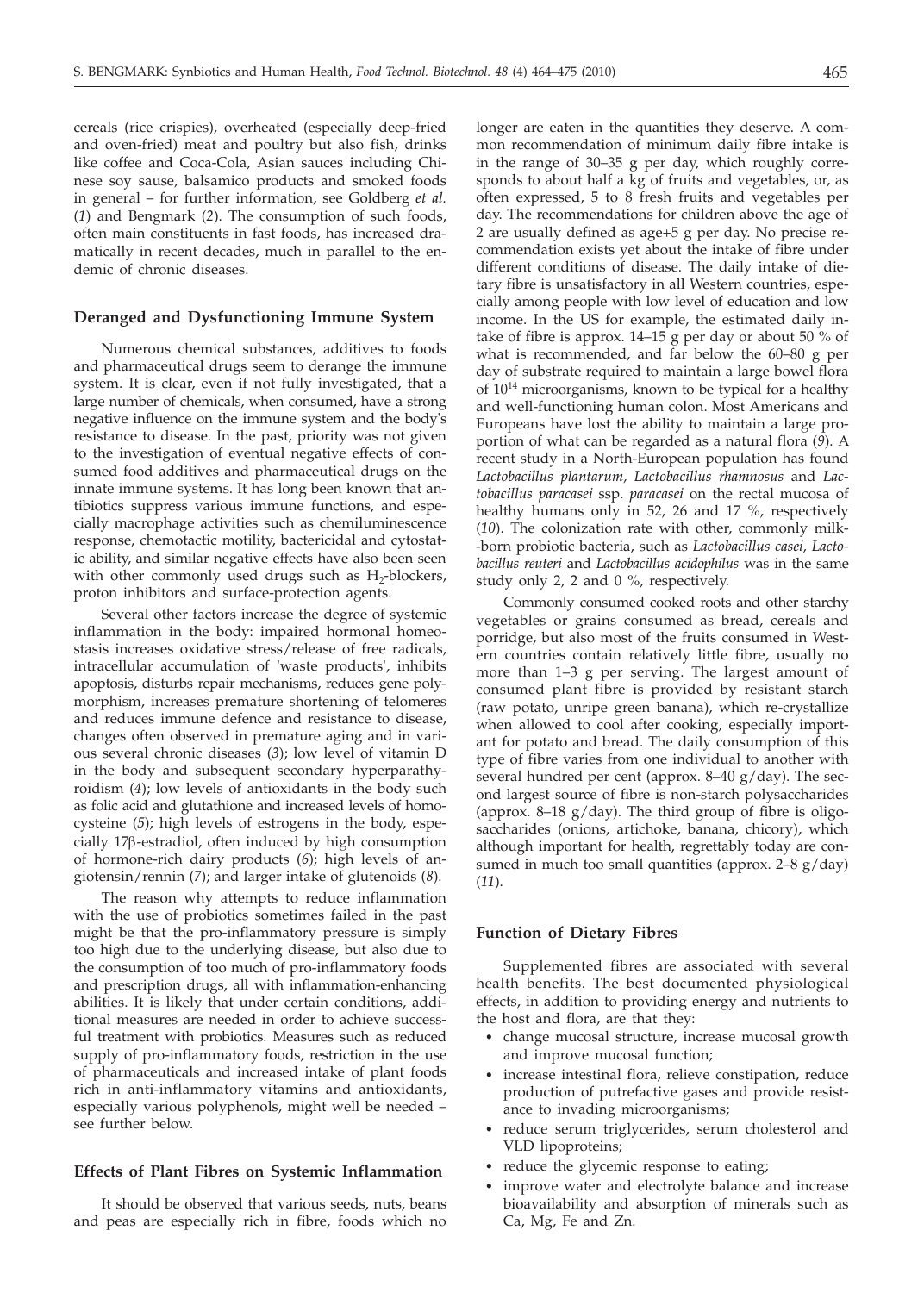Consumption of medical fibres should always be regarded as a surrogate for not consuming enough fresh fruits and vegetables. There is no solid information to support that supplementation of medical fibres to healthy individuals eating a diet rich in fruits and vegetables is associated with additional health benefits. Medical fibres are mainly needed because the individual has lost the ability to consume enough fresh fruits and vegetables. This is often the situation in persons with severe allergy, in old and debilitated persons and in persons with some GI disorders, such as short bowel syndrome and advanced diverticular disease. This is also most often the condition of critically ill patients, for whom enteral supply of concentrates of medical fibres has become a most valuable clinical tool. It must, however, always be remembered that during processing bioactive fibres lose numerous important antioxidants and nutrients, some of which when possible should be separately supplemented, and whenever possible complemented with the supply of fresh fruits and vegetables.

# **Health Benefits of Increased Plant Fibre Consumption**

Significant information on beneficial effects from increased intake of plant fibres and so-called prebiotics exists mainly for two large groups of diseases, described in the following chapters.

## *Blood glucose control/prevention of type 2 diabetes*

Fibre is a slow release system for delivery of glucose to the body. Fibre, regularly supplied to patients with diabetes, will significantly reduce the level of blood glucose and the need of insulin. Studies suggest that the most pronounced effects of fibres on glycemic index are obtained by water-soluble fibres. Guar gum is in this respect by far the most clinically tried fibre and will, as based on 15 different studies, reduce blood glucose to almost half (44 %).

## *Lipid control/prevention of coronary heart disease*

Soluble fibres such as pectin, guar gum,  $\beta$ -glucans (oat) reduce significantly blood cholesterol both in hypercholesterolemic and normocholesterolemic individuals, effects not found when non-soluble fibres such as cellulose and wheat bran are tried. Soluble fibres are excellent substrates for the production of short chain fatty acids (SCFAs) in the large intestine, known to reduce the levels of cholesterol(s) in the body.

A meta-analysis reports statistically significant protective effects against coronary heart disease in 14 out of 16 studies (*12*). In addition, fibre consumption will also reduce clotting and increase fibrinolysis, also important for prevention of building of arterial wall plaques and prevention of thrombosis formation.

# **Clinical Use of Fibres**

Substances important for health: amino acids such as arginine, glutamine, histidine, taurine, various sulphur and related amino acids, polyamines, ω-fatty acids, numerous vitamins and antioxidants are all to a great extent supplied to the body from plants. One cannot expect any significant amount of antioxidants to be delivered to the lower level of the gastrointestinal tract if not 'hidden' in plant fibres. It is important to remember that key nutrients such as  $\omega$ -3 fatty acids, glutamine, glutathione and several other nutrients are heat-sensitive and do not tolerate processing or storage to any larger extent. Plant fibres, which have been dried, heated up or microwaved cannot be expected to contain any larger amounts of these; they do mainly come with unprocessed foods. It is highly desirable that, whenever possible, the supply of commercial nutrition formulas is complemented with the supply of fresh fruit and vegetable juices, as locally produced as ever possible. It is also desirable that several fibres are supplied in parallel, and that both soluble and non-soluble fibres are used. For example, oat fibres are mainly metabolized in the proximal colon, while wheat fibres are known to be effective in the distal part of the colon, *e.g.* the part of the colon where most cancers are localized. Oat has mainly shown sepsis-reducing effects, while wheat has mainly been effective in cancer prevention.

Among the fibres commonly used in clinical nutrition are:

# *Algal fibres*

Most of the algal fibres are resistant to hydrolysis by human endogenous digestive enzymes, but are to various degrees fermented by colonic flora. The soluble fibres consist of lamarans (a sort of  $\beta$ -glucan associated with mannitol residues), fucans (sulphated polymers associated with xylose, galactose and glucuronic acid) and alginates (mannuronic and guluronic acid polymers). The insoluble algal polymers consist mainly of cellulose. Fermentation of alginates yields high levels of acetate (80 %), while lamarans yield preferably butyrate (16 %). It is most likely that algal fibres will within a few years be routinely used in clinical nutrition.

#### *Fructans*

Fructans, starches and sucrose serve in the plant as its energy reserve. These substances are also produced by bacteria and fungi. Fructans are said to enhance the tolerance of the plant to stressful conditions and make it possible for the plants to survive under harsh conditions, such as low temperature and draft. The most well- -known fructans are inulin (rich in chicory, artichoke, onions, and banana) and phleins (rich in various grasses). So far inulin has mainly been used in human nutrition. Various oligosaccharides are reported to stimulate the flora and especially the growth of *Lactobacillus* and *Bifidobacterium* in the large intestine and to reduce the content of potentially pathogenic microorganisms (PPMs) in the intestine. Increase in the *Bifidobacterium* flora is regarded as especially favourable since bifidobacteria are known to produce important vitamins, among them thiamine, folic acid, nicotinic acid, pyridoxine and vitamin  $B_{12}$ , which is of great importance for health. A fructan called neokestose, found in onion, is reported to have even better ability than inulin to promote the growth of lactic acid bacteria (LAB). Also, supplementation of fructans is reported to reduce concentrations in serum of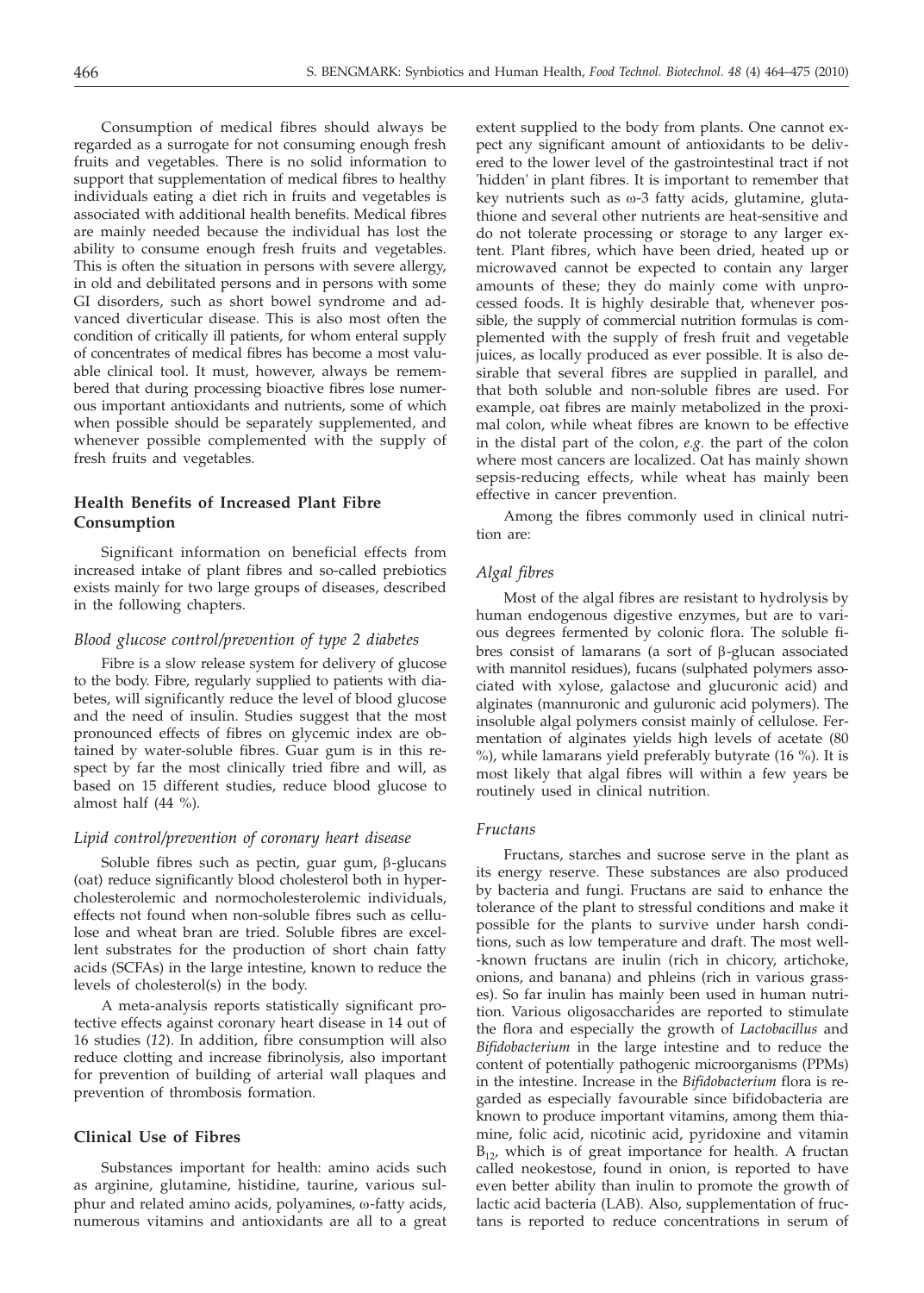insulin, cholesterol and triacylglycerol. It is also reported to promote the absorption of calcium and other minerals. Other oligosaccharides such as those extracted from peas and beans, especially soya bean oligosaccharide (raffinose and stachyose) and pyrodextrin, produced by pyrolysis of maize and potato starch, are also reported to be beneficial for human health.

### *Glycomannans*

Glycomannan is a glucose/mannose polymer derived from a plant called *Amorphophallus konjak*, which has several English names such as devil's tongue, elephant yam and umbrella arum. It has unique hydroscopic abilities and in contact with water it swells and forms a viscous gel, which, like other gels, delays gastric emptying and intestinal transit time. It has been shown to be effective in delaying absorption of digestible energy. It has this far mainly been used in Japan and other Asian countries to treat diabetes, hypertension and hypercholesterolemia. Dietary supply of konjak mannans has been shown to alter the flora and reduce tumorigenesis in experimental animals. It is also effective in the control of diarrhoea in enteral nutrition, especially in elderly patients, and in the increase of the *Bifidobacterium* flora.

#### *Oat gum*

Oat contains a series of interesting compounds, which is the reason why an increasing part of the world production of oat goes to the pharmaceutical and cosmetic industries. The amino acid pattern of oat is rather similar to that of human muscle (only that of buckwheat is more alike), and can thus be expected to deliver most of the amino acids needed to build muscles. Oat is rich in water-soluble fibres,  $\beta$ -glucans, and is known for its antiseptic properties. It is also rich in natural antioxidants, particularly ferulic acid, caffeic acid, hydrocinnamic acid, and tocopherols. Also, before synthetic antioxidants were available, oat was extensively used to preserve foods: milk, milk powder, butter, ice cream, fish, bacon, sausages and other food products sensitive to fat oxidation. Another ingredient richly available in oat is inositol hexaphosphate (phytic acid), a strong antioxidant, particularly known to enhance natural killer cell activity and to suppress tumour growth. Oat is also rich in polyunsaturated fats/polar lipids such as phosphatidylcholine, known for their protective effects of mucosal and cellular surfaces.

# *Pectin*

Pectin is also an interesting fibre, extensively used by pharmaceutical and food industry. It has a unique ability to form gels and is commonly used as a carrier of pharmacologically active substances and in baby foods. An important finding is that pectin is a very strong antioxidant against the three most dominant oxidation damages induced by peroxyl, superoxide and hydroxyl radicals. These effects might explain why pectin has the capacity to stimulate the gut-associated immune system and to prevent disruption of the intestinal microflora. Pectins have shown strong protective and healing effects on gastric but also intestinal mucosa in experimental studies not inferior to what is observed with  $H_2$ -blockers, proton inhibitors and surface-protection agents (*13, 14*). Pectin builds a protection layer in the stomach and facilitates maintenance of gastric acidity, important for prevention of colonization of the stomach by pathogens. Pectin is also an excellent substrate for microbial fermentation.

# **Lactic Acid Bacteria as a Key to the Fermentation of Fibres**

Not all fibres are easily fermented in the gut. Among the more fermentation-resistant fibres are wheat fibres, which are usually not digested until they reach descending colon. Also, oligofructans (inulin or phleins) are difficult to ferment and only a small minority of LAB are able to do so. When the ability of 712 different LAB to ferment oligofructans was studied, only 16 were able to ferment the phleins and 8 to ferment inulin (*15*). Apart from *Lactobacillus plantarum*, only three other LAB species, *Lactobacillus paracasei* ssp. *paracasei*, *Lactobacillus brevis* and *Pediococcus pentosaceus,* were able to ferment these semi-resistant fibres. Another study investigated the ability of 28 different LAB to ferment pure fructooligosacharides (FOS). All *L. plantarum*, *L. casei* and *L. acidophilus* strains studied and most bifidobacteria metabolized FOS, in contrast to yoghurt bacteria such as *L. bulgaricus* and *Streptococcus thermophilus* and also *Lactobacillus strain* GG*,* which were all unable to ferment these fibres (*16*).

# **Clinical Experience with Supplemented Plant Fibres**

# *Plant fibres in constipation*

Chronic constipation is one of the most common disorders in Western countries. Its aetiology remains unclear despite numerous clinical, pathophysiologic, and epidemiologic studies, but it is suggested that high intake of dairy products and intake of plant fibres play a significant role in its pathogenesis. A randomized sample of 291 children with idiopathic chronic constipation was compared in a case control study with 1602 healthy controls (*17*). Constipation was clearly negatively correlated with low intake of cellulose and pentose fibres  $(p<0.001)$ . Fructooligosaccharides (FOS) may also have potential benefits in constipation, since they exhibit many soluble dietary fibre-like properties. In a study a total of fifty-six healthy infants, aged 16–46 weeks (mean age 32 weeks) were randomly assigned to receive either 0.75 g of FOS or placebo added to a serving of cereals for 28 days (*18*). The mean number of stools per infant was 1.99±0.62 per day in the FOS-supplemented group compared with  $1.58\pm0.66$  in the control group (p=0.02).

### *Plant fibre to prevent and treat diarrhoea*

In a large randomized study in acutely ill medical and surgical patients, all requiring enteral nutrition for a minimum of 5 days, supplementation of hydrolyzed guar gum was compared to a fibre-free enteral nutrition, the incidence of diarrhoea being 9 % with fibre-supplementation, compared to 32 % with fibre-free nutrition  $(p>0.05)$ (*19*). One of the effects of certain fibres is that they in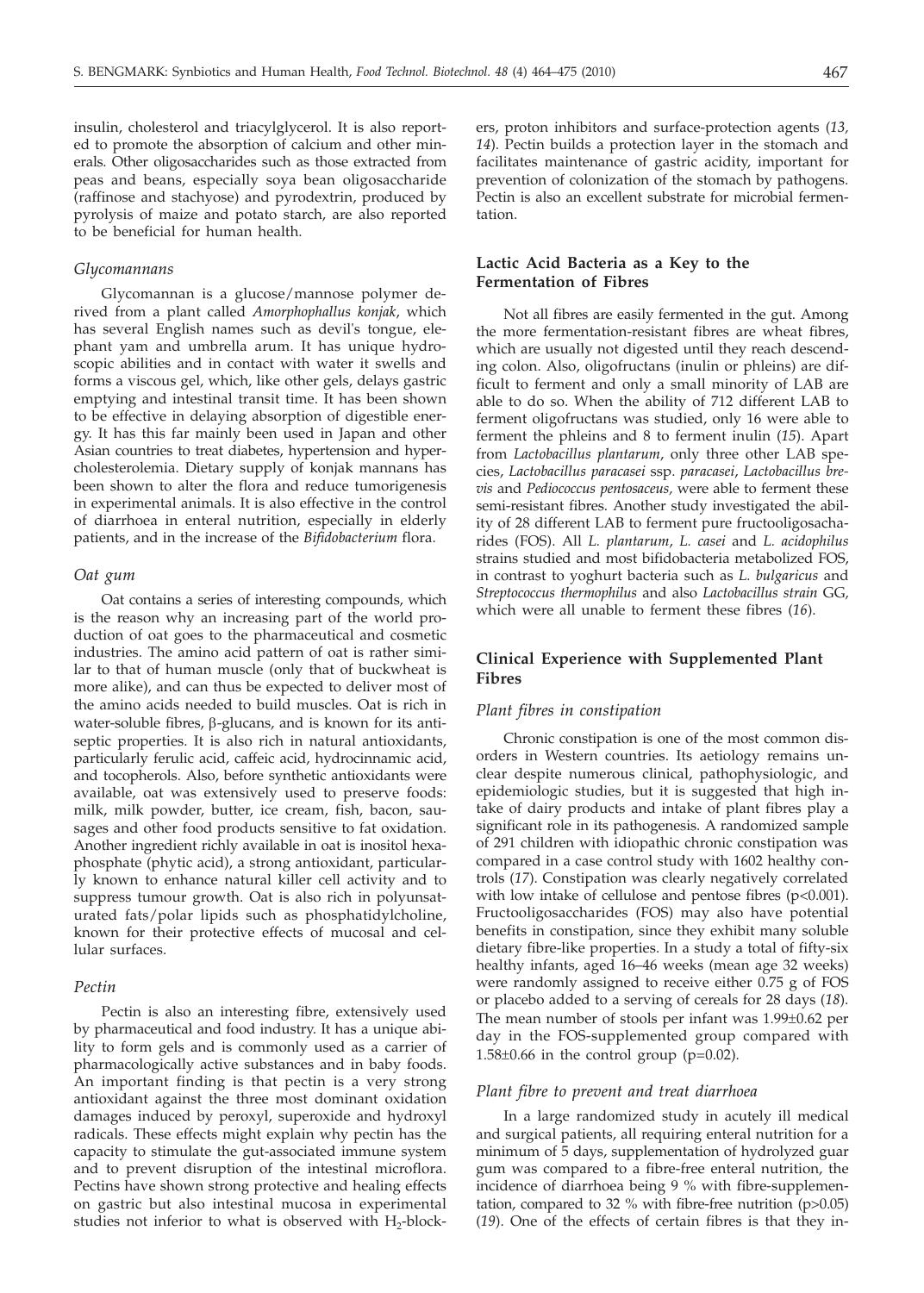crease the bioavailability and absorption of zinc, which is especially shown for oligosaccharides. Zink supplementation was in a randomized study in 3- to 59-month- -old children in Bangladesh proven effective in lowering both the incidence of diarrhoea and its duration (*20*). In another study from Bangladesh, 250 g/L of green (unripe) banana (equivalent to two fruits) or  $2g$  pectin/kg food were supplemented to a rice diet in children suffering from persistent diarrhoea (*21*). The amounts and frequency of stools, the duration of diarrhoea, numbers of vomiting, use of oral rehydration and amounts of given fluid solutions were all significantly reduced in both cases, supplementation with green banana and pure pectin. Recovery on the third day was seen in 59 % in the green banana group, in 55 % in the pectin group, compared to 15 % in the rice only control group.

# *Plant fibre to support mineral absorption*

It is well accepted that nutrition is of great importance for bone health. Most of the interest has this far focused on calcium and vitamin D. Much less interest has been paid to other important nutrients such as protein, and especially to minerals such as phosphorus, potassium, magnesium and vitamins such as C and K. Recent studies suggest that increased intake of plant fibres, fruits and vegetables is associated with an increased bone mineral density also in elderly subjects, both women and men (*22,23*). Of pure fibres available, mainly the effects of oligosaccharides have been studied, and mainly in experimental animals, while calcium absorption, bone calcium content, bone mineral density, bone balance and bone formation/bone absorption index have been reported to significantly increase already after three weeks of supplementation of a mixture of inulin and fructooligosaccharides.

# *Plant fibre to control mass*

No major effects on body mass by supplementation of only prebiotic fibre have this far been reported. The effects of dietary fibre on subjective hunger ratings and weight losses were studied some twenty years ago in members of a weight loss club. One hundred and eight of 135 members completed the trial: 23 controls, 45 on ispaghula granulate and 40 on bran sachets (*24*). Both fibre preparations reduced hunger at all meals. The mean±S.D. mass reductions during the trial were (4.6±2.7) kg for the controls,  $(4.2\pm3.2)$  kg for the ispaghula group and  $(4.6\pm2.3)$  kg for the bran group  $(p>0.05$  for both groups). Although supply of dietary fibre immediately before meals did reduce the feeling of hunger, it did not provide any additional benefits to the weight reduction. A more recent crossover study compared the effect on satiety of supplementation of  $(27\pm0.6)$  g/day of fermentable fibres (pectin,  $\beta$ -glucan) with similar amounts of non--fermentable fibre (methylcellulose). The daily satiety was increased more significantly with non-fermentable (methylcellulose) than with fermentable fibres ( $\beta$ -glucan, pectin) (p=0.01), but no differences were observed in daily energy intake or loss of body mass or body fat (*25*).

## *Plant fibre in inflammatory bowel diseases (IBD)*

Although both patients with IBD and irritable bowel syndrome (IBS) are known to under-consume dietary fibres, there is little evidence that the lack of dietary fibre plays a role in the pathogenesis of these diseases. The ability of maintaining remission in ulcerative colitis (UC) patients by a daily supply of 10 g of *Plantago ovata* seeds (also called psyllium or ispaghula husk) was compared with daily treatment with 500 mg of mesalamine and a combination of the two (*26*). Twelve months of treatment failed to demonstrate any difference in clinical benefits between the three groups. Germinated barley foodstuff (GBF), a by-product from breweries, rich in hemicellulose and in glutamine, was tried in 39 patients with mild-to-moderate active UC (*27*). Daily supply of 30 g reduced significantly the disease activity, increased the concentration of short-chain fatty acids (SCFAs), and increased the numbers of *Bifidobacterium* and *Eubacterium* in the stool. It can well be that the observed effect was more due to increased supply of glutamine and other antioxidants such as various B vitamins than to the fibre *per se* as these compounds are known to be rich in by-products from breweries. Glutamine, as well as other antioxidants, is known to attenuate pro-inflammatory cytokines such as  $TNF-\alpha$  and to enhance the release of heat shock proteins (HSP-72) (*28*). A controlled study using oat bran as fibre source was recently reported from a study in 22 patients+10 controls with quiescent UC. Daily supply during three months of as much as 60 g of oat bran (equivalent to 20 g of dietary fibres) resulted in a significant increase in faecal butyrate (36 % average) but also in reduction in abdominal pain. All the treated patients tolerated well the large dose of fibre and signs of relapse of disease were seen in none of the colitis patients (*29*). Butyrate has been shown to inhibit NF-k<sup>B</sup> activation of lamina propria macrophages, and to reduce the number of neutrophils in crypts and surface epithelia, as well as the density of lamina propria lymphocytes/ plasma cells in patients with ulcerative colitis (*30*) – findings correlating well with the observed decreased disease activity. Twenty patients with ileal pouch-anal anastomosis received 24 g of inulin daily for two weeks. Significant reduction in inflammation was observed with endoscopy and histology. In addition, significant increase in faecal butyrate concentrations and reductions in faecal pH, faecal content of secondary bile acids, and growth of *Bacteroides fragilis* were observed (*31*).

## *Plant fibre in irritable bowel disease*

Dysmotility disorders are increasingly common in Western societies. Some evidence suggests that various dysmotility disorders, gastroesophageal reflux problems, infant colic and constipation are all food-related features, and often due to intolerance to cow's milk proteins (*32*). Irritable bowel syndrome (IBS) is a clinical diagnosis based on the occurrence of abdominal distension, abdominal cramps, often increased transit time, more frequent stools, and relief of pain on defecation. The prevalence of the syndrome varies between 7 and 22 %, making IBS the most common functional gastrointestinal disorder (*33*). Unfortunately, no effective pharmaceutical treatment exists or if existing is unacceptably toxic (*34*). This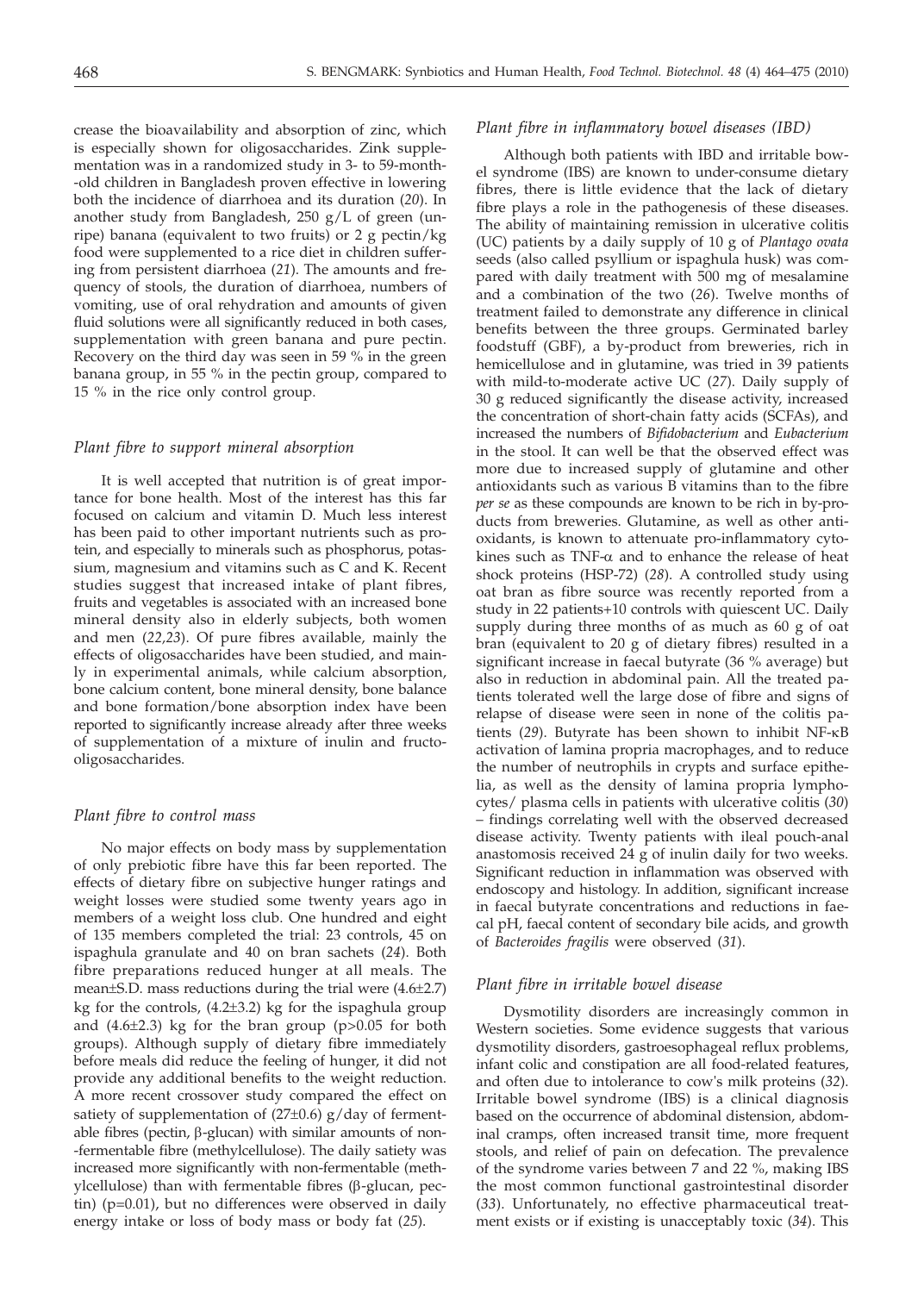has resulted in a need for additional modalities for the treatment of IBS. Pre- and probiotics appear in this perspective as attractive alternatives, see further reviews (*35, 36*), especially as early data from human intervention studies and especially results from recent animal studies clearly indicate that prebiotics have an impact on the immune system: immune cells of the gut-associated lymphoid tissue (GALT) including Peyer's patches are primarily responsive to the oral administration of prebiotics (*37*). However, a consequence of feeding the currently favoured prebiotics (inulin, fructooligosaccharides (FOS), *trans*-galactooligosaccharides and lactulose) is increased gas production in the gut, which might preclude prebiotic use in diarrhoea-predominant IBS, or where bloating or gas are prominent symptoms, but might allow their mild laxative properties to be useful in constipation- -predominant IBS (*38*). During the years some small open trials have been performed, but this far, no larger and randomized trial has been reported. However, a recent small open label trial supplementing 15 g/day of a mixture of oligofructose (70 %) and inulin (30 %) reports significant reduction in disease activity (Harvey-Bradshaw index fell from 9.8, S.D.=3.1, to 6.9, S.D.=3.4, p<0.01) in parallel to a significant increase in faecal bifidobacteria concentration (from 8.8, S.D.=0.9, log to 9.4, S.D.= 0.9,  $\log$  cells/g dry feces, p<0.001). Also the IL-10 positive dendritic cells increased (from 30 to 53 %, p=0.06), and the percentage of dendritic cells expressing TLR2 and TLR4 increased from 1.7 to 36.8 %, p=0.08, and from 3.6 to 75.4 %, p<0.001), respectively (*38*), which offers hope for the future.

# *Plant fibre in abdominal pain*

Other dietary fibres have also been tried in various groups of abdominal pain. A recent Cochrane review was unable to find any evidence that fibre supplements, lactose-free diets or lactobacillus supplementation are effective in the management of children with recurrent abdominal pain (*39*). However, a study in adult patients reports significant success with other fibres than the classical prebiotics. One hundred and eighty-eight adult IBS patients were classified as having diarrhoea-predominant, constipation-predominant, or changeable bowel habits and were randomly assigned to groups receiving 30 g/day of wheat bran or 5 g/day of partially hydrolyzed guar gum (PHGG) (*40*). After four weeks, patients were allowed to switch group, depending on their subjective evaluation of their symptoms. Both fibres and PHGG were effective in improving pain and bowel habits. Significantly more patients switched from fibre to PHGG (49.9 %) than from PHGG to fibre (10.9 %) at four weeks. Intention-to-treat analysis showed a significantly greater success in the PHGG group (60 %) than in the fibre group (40 %). In addition, significantly more patients in the PHGG group reported a greater subjective improvement than those in the fibre group. It was concluded that improvements in core IBS symptoms were observed with both bran and PHGG, but the latter was better tolerated and preferred by patients (*40*).

# *Plant fibre to control infections*

In an effort to prevent nosocomial pneumonia and sepsis, patients with severe multiple trauma were treat-

ed with  $\beta$ -1,3-polyglucose (glucan) – a component of cell walls of plants and microbes (*41*). Pneumonia occurred in 2 out of 21 glucan-treated and in 11 out of 20 patients in the control group  $(p<0.01)$ . Infectious complications (pneumonia and/or general sepsis) occured in 14 % of glucan-supplemented patients *vs.* 65 % in the control group (p<0.001). Another study compared the effects of a high-protein formula enriched with fibre but also arginine, and antioxidants with a standard high-protein formula in early enteral nutrition in critically ill patients (*42*). The supplemented group had, in comparison with non-supplemented controls, a lower incidence of catheter-related sepsis (0.4 episodes/1000 ICU days) than the control group (5.5 episodes/1000 intensive care unit (ICU) days) (p<0.001), but no differences in the incidence of ventilator-associated pneumonia (VAP), surgical infection, bacteremia, urinary tract infections, mortality and in long- -term survival were observed between the groups (*42*).

# **Pre-, Pro- and Synbiotics Improve Innate Immunity**

Several plant fibres (prebiotics) and a few LAB (probiotics) have documented significant effects to improve the function of the innate immune system, the physical barrier, and increase resistance to disease. The hope is that combined supply of these components shall have synergistic rather than additive effects in boosting the immune system and enforcing the barrier functions. Products which combine pre- and probiotics are called synbiotics and treatments using the combination are called synbiotic treatments.

# **Choice Strains for Probiotic Use**

The choice of pre- and probiotics must be based on scientific evidence. Stronger bioactivities cannot be expected from LAB such as yoghurt bacteria, chosen mainly for their palatability. The strains to use must be done with care and extensive preclinical studies are necessary prerequisites.

It is important to remember that the majority of LAB have much limited or no effects on the immune functions and outcome. Constructing synbiotic formulations is especially demanding as most of the LAB used by industry have limited or no ability to ferment bioactive fibres such as inulin or phlein (*15*), no ability to adhere to human mucus, have low antioxidant capacity and, most importantly, do not survive the acidity of stomach and bile acid content.

It has been observed that strains that carry the same name have different and sometimes opposing functions. A recent study has investigated the ability of 46 different *Lactococcus lactis* strains to induce the production of the cytokines interleukin (IL)-6, IL-12 and tumor necrosis factor (TNF)- $\alpha$ . The extent of induction of IL-6, IL-12 and TNF- $\alpha$  was shown to be strain-specific and was not related to species, bio-variety, or the source of the isolate. The production of IL-6 varied between 138 and 0 ng/mL, of IL-12 between 3 and 0 ng/mL and of TNF- $\alpha$ between 20 and 0 ng/mL (*43*).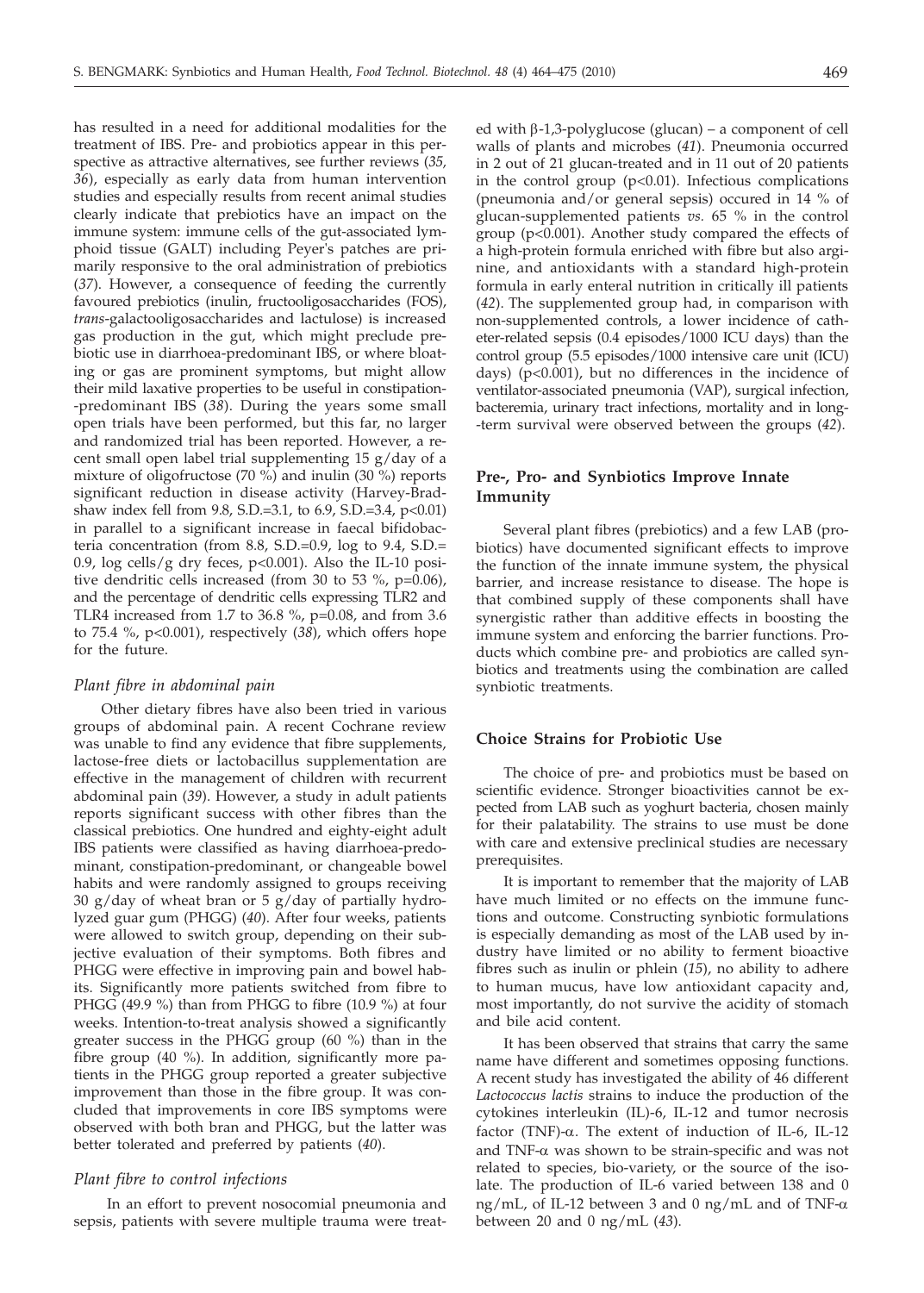Unfortunately, few studies have looked at the synergistic effects of simultaneous supply of LAB and fibres – synbiotics. Natural foods supply both LAB and a great variety of plant fibres. Combination of several fibres has been shown to lead to additive effects on microbial ecosystem and immune responses (*44*), and multi-species probiotics are documented to be superior to single-species probiotics, showing increased ability to enhance growth, reduce antibiotic-associated diarrhoea, to prevent infections (*S. typhimurium*) and reduce pathogenic colonisation (*E. coli*) (*45*). Although some studies have used various synbiotic compositions, only two such compositions have been produced after extensive preclinical studies:

(*i*) A unistrain/unifibre composition (Probi AB, Lund, Sweden), produced by fermentation of oatmeal with *L. plantarum* strain 299, containing 109 of LAB and approx. 10 g of oat fibre (*46*). In a few studies a commercial fruit juice ProViva™ containing 107 of a related *L. plantarum* strain called 299V (Skånemejerier, Malmö, Sweden) is also tried.

(*ii*) A multistrain/multifibre composition*,* called Synbiotic 2000™, consisting in a mixture of 10<sup>10</sup>, and a Synbiotic Forte™ with 1011 of each of four LAB: *Pediococcus pentosaceus* 5–33:3, *Leuconostoc mesenteroides* 32–77:1, *Lactobacillus paracasei* ssp. *paracasei* 19, and *Lactobacillus plantarum* 2362, and 2.5 g of each of the four fermentable fibres (prebiotics): b-glucan, inulin, pectin and resistant starch (Synbiotic AB, Höganäs, Sweden) (*47,48*).

Lund University microbiologists Åsa Ljungh and Torkel Wadström developed this multi-strain/multi-fibre synbiotic formula, which in recent years has been extensively used in clinical trials. The choice of LAB for the formulation was done after extensive studies of more than 350 human (*47*) and more than 180 plant microbial strains (*48*) and based especially on the ability of the LAB to produce bioactive proteins, transcribe NF-kB, produce proand anti-inflammatory cytokines, produce antioxidants, and most importantly, to functionally complement each other. In recent studies, both Synbiotic 2000 Forte™ and Probiotic 2000 Forte<sup>™</sup> (no fibre added), containing  $10^{11}$ of each of the four LAB, *e.g.* 400 billion LAB per dose, have been tried.

### *Plantarum, Paracasei* **and** *Pediococcus*

As mentioned above, when the ability of 712 different LAB to ferment oligofructans was studied, only 16 were able to ferment semi-resistant fibres, phleins, and 8 fermented inulin; identified as *Lactobacillus plantarum, Lactobacillus paracasei* ssp. *paracasei*, *Pediococcus pentosaceus* and *Lactobacillus brevis* (*15*). Interesting clinical results are also often obtained when these LAB are involved. When more than 100 LAB were compared, *L. paracasei* ssp. *paracasei* were demonstrated to be the strongest inducer of Th1 and repressor of Th2 cytokines (*49*). Several other studies have also documented the unique ability of *L. paracasei* to induce cellular immunity, stimulate production of suppressive cytokines as TGF- $\beta$  and Il-10, suppress CD4 T-cells, Th2 activity, splenocyte proliferation and decrease antigen-specific IgE and IgG1 (*50–53*).

The effect of *Lactobacillus paracasei* (NCC 2461), *Lactobacillus johnsonii* (NCC 533) and *Bifidobacterium lactis* Bb12 (NCC 362) on the induction and maintenance of

oral tolerance to bovine  $\beta$ -lactoglobulin (BLG) was investigated in mono-colonized germfree mice. The effects of *L. paracasei* were reported superior to those of the other two (*53*). A study which compared the ability of 50 different LAB to control 23 different pathogenic *Clostridium difficile* found more than half (27 out of 50) totally ineffective, 18 antagonistic to some, but only five strains effective against all: two strains of *L. paracasei* ssp. *paracasei* and three strains of *L. plantarum* (*54*)*.* Another study compared the effects of either *Lactobacillus paracasei*, *Lactobacillus johnsonii*, *Bifidobacterium longum*, or *Bifidobacterium lactis* in rats during 10 to 21 days after *Trichinella spiralis-*induced infection*; L. paracasei* but not the other LAB attenuated muscle hypercontractility, reduced the infection-associated Th-2 response and muscle levels of TGF-b, COX-2 and PGE2 (*55*). A recent study on animals compared the effects of three probiotic strains: *Bifidobacterium lactis* NCC362, *Lactobacillus johnsonii* NCC533 and *Lactobacillus paracasei* NCC2461 on stress-induced changes in gut permeability and on sensitivity to colorectal distension (CRD). Only *L. paracasei* reduced significantly the existing visceral pain and also restored normal gut permeability (*56*).

# **Synbiotic 2000 in Clinical Medicine**

During the last two decades I have studied the effects of synbiotic compositions in various clinical situations, during the 1990s the monostrain/monofibre composition, mentioned above, and in the 2000s the multistrain/multifibre composition, also mentioned above; Synbiotic 2000 and 2000 Forte. Here follows a summary of the effects observed this far. It has been tried under the following conditions:

## *Acute pancreatitis*

Sixty-two patients with severe acute pancreatitis (SAP) (Apache II scores: Synbiotic 2000-treated 11.7±1.9, controls 10.4±1.5) were given either two sachets per day of Synbiotic 2000*™* (2×40 billion LAB per day and totally 20 g of fibres) or the same mass of fibres (20 g) as in Synbiotic 2000*™* during the first 14 days after arrival to hospital (*57*)*.* Out of 33 patients in the Synbiotic 2000- -treated group and 29 patients in the fibre-treated group, nine (27 %) and 15 (52 %) developed subsequent infections respectively, while eight (24 %) of the Synbiotic 2000-treated and 14 (48 %) of the fibre-treated patients developed systemic inflammatory response syndrome (SIRS), multiple organ failure (MOF) or both (p<0.005). A total of seven pathogenic microorganisms were cultivated in the Synbiotic-treated group compared to seventeen in the fibre-treated group (Table 1).

# *Polytrauma*

Two prospective randomized trials, one with Synbiotic 2000 and one with Synbiotic 2000 Forte have been concluded. The first study in patients with acute extensive trauma compared Synbiotic 2000 (40 billion LAB/ day) with soluble fibre, a peptide diet (Nutricomp, Braun Inc, Germany) with supplementation of glutamine treatments. Treatment with Synbiotic 2000™ led to a highly significant decrease in the number of chest infections (4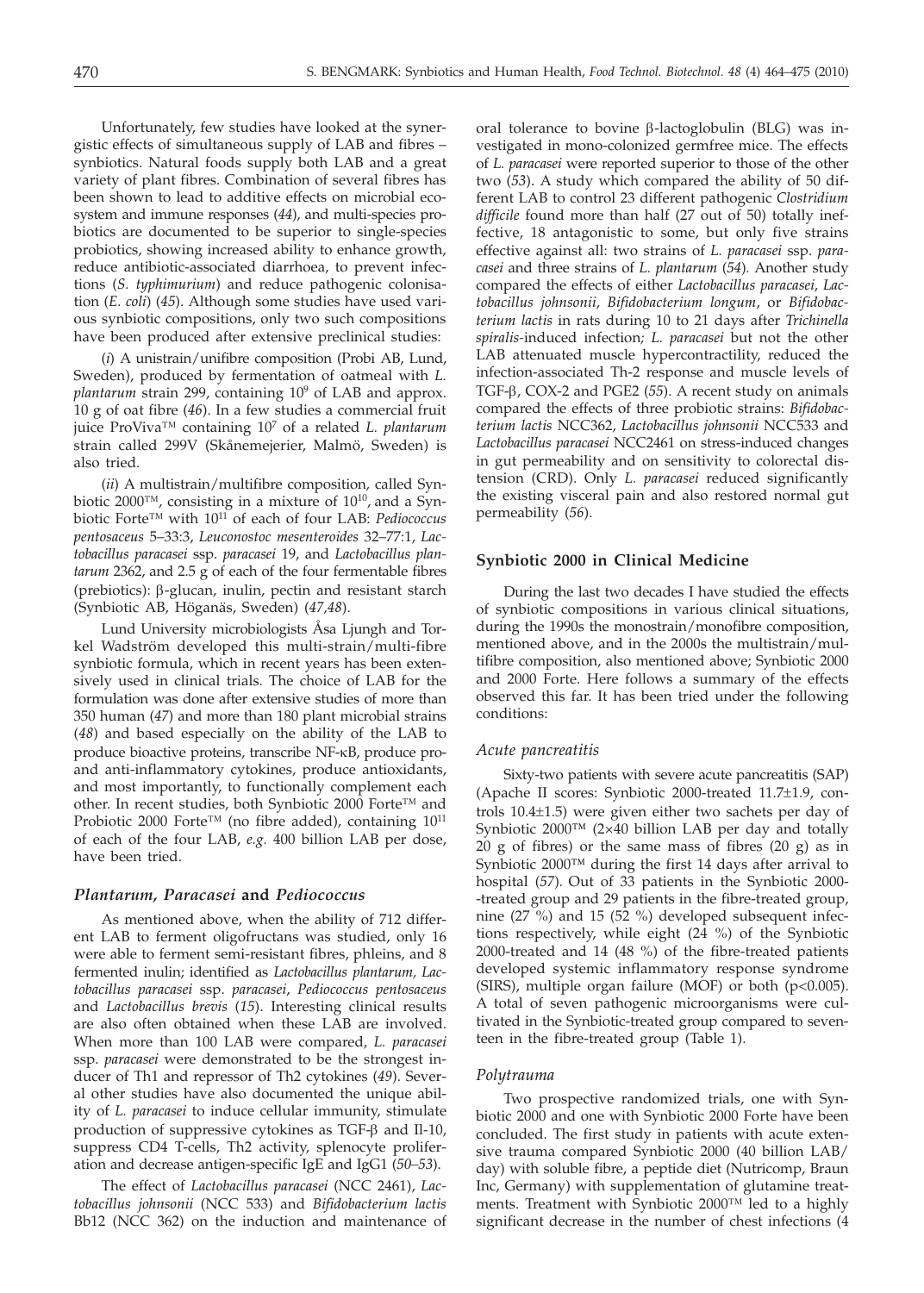Isolated bacteria Synbiotic-treated Fibre-treated *Enterococcus faecalis* 1 11 *Escherichia coli* 0 3 *Enterobacter cloacae* 0 2 *Pseudomonas aeruginosa* 0 2 *Staphylococcus aureus* 0 1 Total  $1$  18

Table 1. Isolated bacteria in acute pancreatitis treated with Synbiotic 2000 or fibres

out of 26 patients, 15 %), compared to peptide diet (11 out of 26 patients, 42 %, p<0.04), glutamine (11 out of 32 patients, 34 %,  $p<0.03$ ) and fibres (12 out of 29 patients, 41 %, p<0.002) (*58*). Also, the total number of infections was significantly decreased: 5 out of 26 patients (19 %) treated with Synbiotic 2000™, 17 out of 29 patients (59 %) with fibres, 13 out of 26 patients (50 %) with peptide and 16 out of 32 patients (50 %) with glutamine.

In the second study, sixty-five polytrauma patients were randomized to receive once daily for 15 days Synbiotic 2000 Forte (400 billion LAB+10 g of fibres, see above) or maltodextrine as placebo. Significant reductions were observed in the number of deaths (5/35 *vs*. 9/30, p<0.02), severe sepsis (5/35 *vs.* 13/30, p<0.02), chest infections (19/35 *vs*. 24/30, p<0.03), central line infections (13/32 *vs.* 20/30, p<0.02), and ventilation days (average 15 *vs.* 26 days) (*59*). A total of 54 pathogenic microorganisms were cultivated in the Synbiotic-treated group compared to 103 in the placebo group. The time of progression of primary bacteraemia was longer among patients treated with Synbiotic 2000 Forte compared with placebo (p=0.0237 between groups). Twelve (33.3 %) and five (13.9 %) placebo- and synbiotic-treated patients, respectively, developed ventilator-associated pneumonia with *Acinetobacter baumannii* as a bacterial cause (p*=*0.047 between groups). Treatment with Synbiotic 2000 Forte was accompanied by reduction of white blood cell counts and lipopolysaccharide (LPS) and C-reactive protein (CRP) levels in patients who either did or did not develop sepsis (*60*).

# *Abdominal surgery*

In a randomized controlled study, forty-five patients undergoing major surgery for abdominal cancer were divided into three treatment groups: (*i*) enteral nutrition (EN)+Synbiotic 2000 (LEN), (*ii*) EN+only the fibres of the same mass (20 g) as in Synbiotic 2000*™* (FEN), and (*iii*) a standard parenteral nutrition (PN). All treatments lasted for 2 preoperative and 7 postoperative days. The incidence of postoperative bacterial infections was 47 % with PN, 20  $\%$  with FEN and 6.7  $\%$  with LEN (p<0.05) (personal information). A total of 34 pathogenic microorganisms were cultivated in the Synbiotic-treated group compared to 54 in the fibre-only group. Significant improvements were also documented in prealbumin (LEN, FEN), C-reactive protein (LEN, FEN), serum cholesterol (LEN, FEN), white cell blood count (LEN), serum endotoxin (LEN, FEN) and IgA (LEN).

In another prospective randomized double-blind trial performed on 80 patients subjected to pylorus-preserv-

ing pancreatoduodenectomy (PPPD), they received twice daily either Synbiotic  $2000^{TM}$  (2×40 billion LAB) or only fibres from the day before surgery and during the first seven postoperative days (*61*). A highly significant difference in infection rate (p=0.005) was observed as only 5 out of 40 patients (12.5 %) in the Synbiotic 2000-treated group suffered infections (4 wound and one urinary tract infection) *vs.* 16 out of 40 (40 %) in the fibre-treated group (6 wound infections, 5 peritonitis, 4 chest infections, 2 sepsis, and one of each of urinary tract infection, cholangitis and empyema). The infecting microorganisms in the Synbiotic-treated group were: *Klebsiella pneumoniae* (2 patients), *Enterobacter cloacae* (2 patients), *Proteus mirabilis* (1 patient) and *Enterococcus faecalis/faecium* (1 patient) and in the fibre-treated group *Enterobacter cloacae* (8 patients), *Enterococcus faecalis/faecium* (7 patient), *Escherichia coli* (7 patient), *Klebsiella pneumoniae* (2 patients), *Staphylococcus aureus* (2 patients), and *Proteus mirabilis* (1 patient), Table 2. Statistically significant differences between the groups were also observed in the use of antibiotics (mean: Synbiotic 2000 (2 $\pm$ 5) days, fibre-treated (10 $\pm$ 14) days).

Table 2. Isolated bacteria in patients undergoing pancreatoduodenectomy and treated with Synbiotic 2000 or fibres

| Isolated bacteria             | Synbiotic-treated | Fibre-treated |
|-------------------------------|-------------------|---------------|
| Enterobacter cloacae          | 2                 | 8             |
| Enterococcus faecalis/faecium |                   | 7             |
| Escherichia coli              | 0                 | 7             |
| Klebsiella pneumoniae         |                   | 2             |
| Proteus mirabilis             |                   |               |
| Staphylococcus aureus         | 0                 | 2             |
| Total                         | 6                 |               |
|                               |                   |               |

### *Chronic liver disease and liver transplantation*

Fifty-eight patients with liver cirrhosis suffering from the so-called minimal encephalopathy were randomized into three treatment groups: group 1 (20 patients) received Synbiotic 2000 (40 billion LAB), group 2 (20 patients) received the same amount of fibres in Synbiotic 2000 and group 3 (15 patients) received placebo (non- -fermentable, non-absorbable fibre – crystalline cellulose) (*62*). A significant increase in intestinal LAB flora was observed after one month of supplementation in the Synbiotic-treated group, but not in the other two groups. Intestinal pH was significantly reduced in both treatment groups but not in the placebo-treated group. Significant decreases in faecal *Escherichia coli, Staphylococcus* and *Fusobacterium* counts*,* but not in *Pseudomonas* and *Enterococcus,* and significant decreases in ammonia, endotoxin, ALT and bilirubin (original level 252±182) were observed in the Synbiotic 2000-treated group  $(84±65, p<0.01)$  and in the fibre-treated group  $(110\pm86, p<0.05)$ , while it remained unchanged in the placebo group. The improvements in liver function were accompanied by significant improvements in psychometric tests and in the degree of encephalopathy.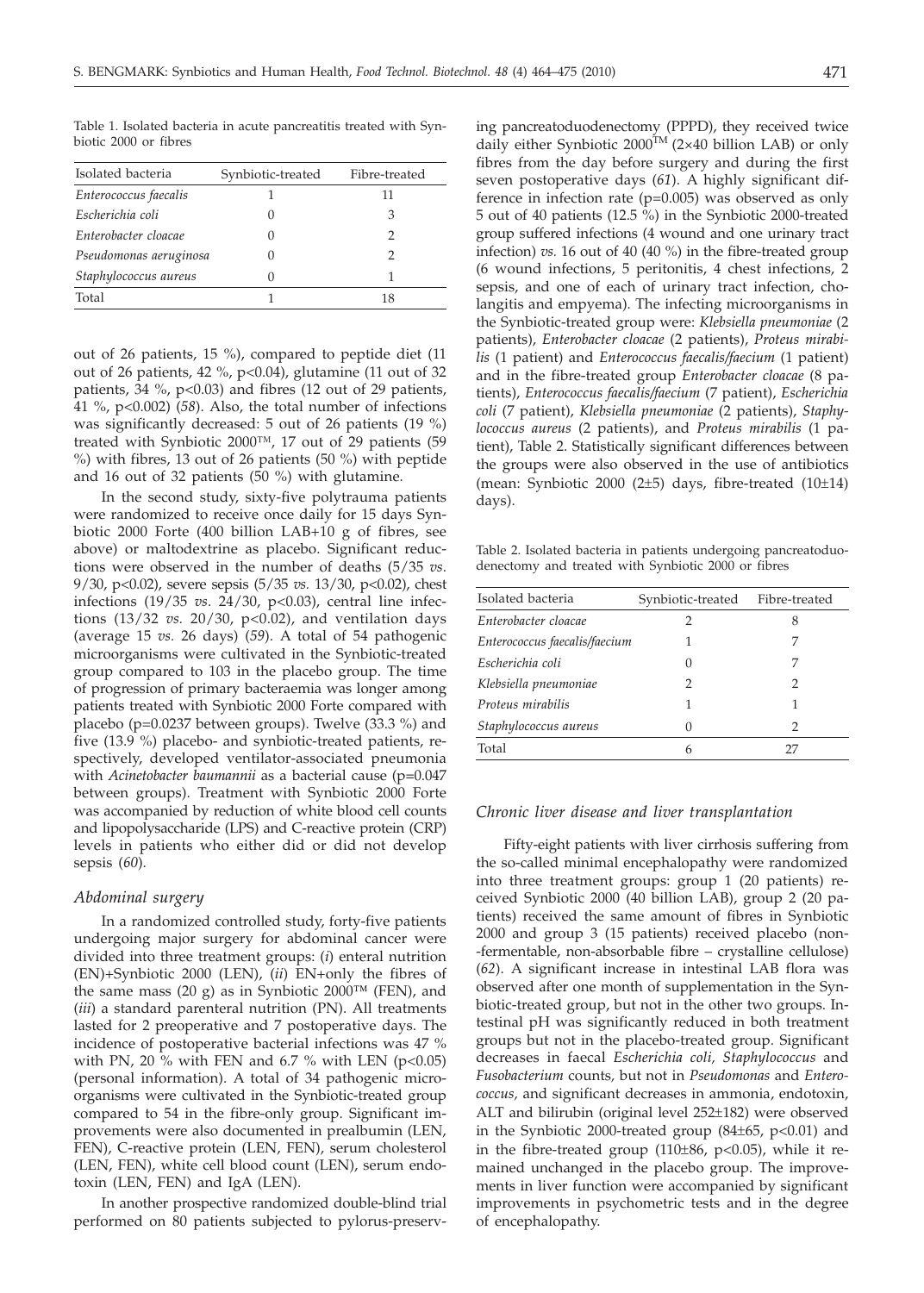In a follow-up study by the same group of investigators 30 patients with liver cirrhosis were randomized to receive either Synbiotic 2000 or placebo (crystalline cellulose) for 7 days (*63*). Viable fecal *Lactobacillus* sp. counts, Child-Pugh class, plasma retention rate of indocyanine green (ICG $_{R15}$ ), whole blood tumour necrosis factor alpha (TNF- $\alpha$ ) mRNA and interelukin-6 (IL-6) mRNA, serum TNF-a, soluble TNF receptor (sTNFR)I, sTNFRII and IL-6 and plasma endotoxin levels were measured pre- and post-treatment: synbiotic treatment was associated with significantly increased faecal *Lactobacillus* counts and significant improvements in plasma retention rate of  $ICG<sub>R15</sub>$ and stage of liver disease (Child-Pugh classification). No significant changes in any study parameter followed placebo treatment, but significant increases in whole blood TNF- $\alpha$  mRNA and IL-6 mRNA, along with serum levels of soluble TNF receptors sTNFRI and sTNFRII were observed in the Synbiotic 2000-treated patients. TNF- $\alpha$  and IL-6 levels correlated significantly, both at baseline and post-synbiotic treatment. Synbiotic-related improvement in ICG<sub>R15</sub> was significantly associated with changes in IL-6, both at mRNA and protein levels, and unrelated to plasma endotoxin values. It was concluded that even short-term synbiotic treatment can significantly modulate gut flora and improve liver function in patients with cirrhosis. The observed benefits seemed unrelated to reduction in endotoxaemia, but could be mediated, at least in part, by treatment-related induction of IL-6 synthesis by TNF-a. These results offer great hope that synbiotic treatment of patients on waiting list for liver transplantation might prevent septic episodes, improve liver function, and promote successful outcome of surgery.

Sixty-six patients waiting for orthotopic liver transplantation were randomized to either receive Synbiotic 2000 or synbiotic composition only with fibres. The treatment started already on the day before surgery and continued for 14 days after the surgery. During the first postoperative month only one patient in the Synbiotic 2000-treated group (3 %) showed signs of infection (urinary infection) compared to 17 out of 33 (51 %) in the patients supplemented with only four fibers (*64*). The infecting organisms in the Synbiotic-treated group were *Enterococcus faecalis* in 1 patient and in the fibre-treated group *Enterococcus faecalis/faecium* in 11, *Escherichia coli* in 3, *Enterobacter cloacae* in 2, *Pseudomonas aeruginosa* in 2 and *Staphylococcus aureus* in 1 patient (Table 3). The use of antibiotics was on average  $(0.1\pm0.1)$  day in the Synbiotic-treated patients and (3.8±0.9) days in the fibre- -treated group.

Table 3. Isolated bacteria in patients undergoing liver transplantation and treated with Synbiotic 2000 or fibres

| Isolated bacteria      | Synbiotic-treated | Fibre-treated |
|------------------------|-------------------|---------------|
| Enterococcus faecalis  |                   | 11            |
| Escherichia coli       |                   | 3             |
| Enterobacter cloacae   |                   | 2             |
| Pseudomonas aeruginosa |                   | 2             |
| Staphylococcus aureus  | $\left( \right)$  |               |
| Total                  |                   | 18            |

## *Inflammatory bowel disease*

Daily rectal instillations with Synbiotic 2000 reconstituted in saline were given to ten patients with distal colitis during 2 weeks. One patient withdrew after one week, the remaining patients showed dramatic improvements in various disease scores during the 3 weeks of observation; episodes of diarrhoea  $(2.4 \Rightarrow 0.8)$ , visible blood in stool (2.2 $\Rightarrow$ 0.8), nightly diarrhoea (0.5 $\Rightarrow$ 0), urgency  $(1.9 \Rightarrow 1.0)$  and consistency of stool  $(1.1 \Rightarrow 0.8)$  (65). Two patients reported significant bloating and wind but no other adverse or side effects were reported.

## **Treatment-Resistant Conditions**

Treatment with synbiotics has not this far improved the conditions of disease in two groups of patients: (*i*) inflammatory bowel disease – Crohn's Disease (CD): after an initial treatment with infliximab, sixty-three patients were randomized to receive daily either Synbiotic 2000 or crystalline cellulose as placebo (*66*). Median time to relapse was 9.8 and 10.1 months, respectively. In a second study, following surgery the patients were supplemented with either Synbiotic 2000 or crystalline cellulose as placebo. Seven patients in the synbiotic-treated group and two in the placebo group completed the scheduled 24-month treatment (*67*). No differences were observed between the two groups either in endoscopic findings or the rate of clinical relapse. The so-called Rutgeerts scores were after three months of treatment  $0.6\pm0.8$  in the synbiotic-treated group and  $0.8\pm1$  in the placebo group (NS); (*ii*) general intensive care patients: two large studies have been performed in a general intensive care population; one with Synbiotic 2000 and one with Synbiotic 2000 Forte. Synbiotic 2000 (40 billion LAB) was given to 162 patients and in the synbiotic composition only with fibres to 168 patients. No difference was observed in mortality or in multi-organ dysfunction (*68*). In another study, 130 patients were supplemented with Synbiotic 2000 Forte (2×400 billion LAB) twice a day throughout the whole ICU stay and compared to 129 patients supplemented with a cellulose- -based placebo. No statistical difference was demonstrated between the groups in the incidence of VAP (9 and 13 %, p=0.31). The rate of VAP per 1000 ventilator days was 13 and 14.6 ( $p=0.73$ ) and hospital mortality 27 and 33 % (p=0.32), respectively (*69*).

# **Final Remarks**

Thousands of factors are important to maintain health and to cure disease. This might explain why single drug pharmacy fails both to prevent a disease and to cure it, especially when chronic. Human innate immunity for a proper function much depends on continuous access to bacteria and plants. Using probiotics in combination with plants and their active ingredients remains an attractive approach for prevention and treatment of various acute and chronic diseases. Ten-year-old studies in the United States demonstrate an 83 % reduction in the rate of coronary heart disease (*70*), a 91 % reduction in diabetes in women (*71*), and a 71 % reduction in colon cancer in men (*72*) in patients adhering to what is regarded as an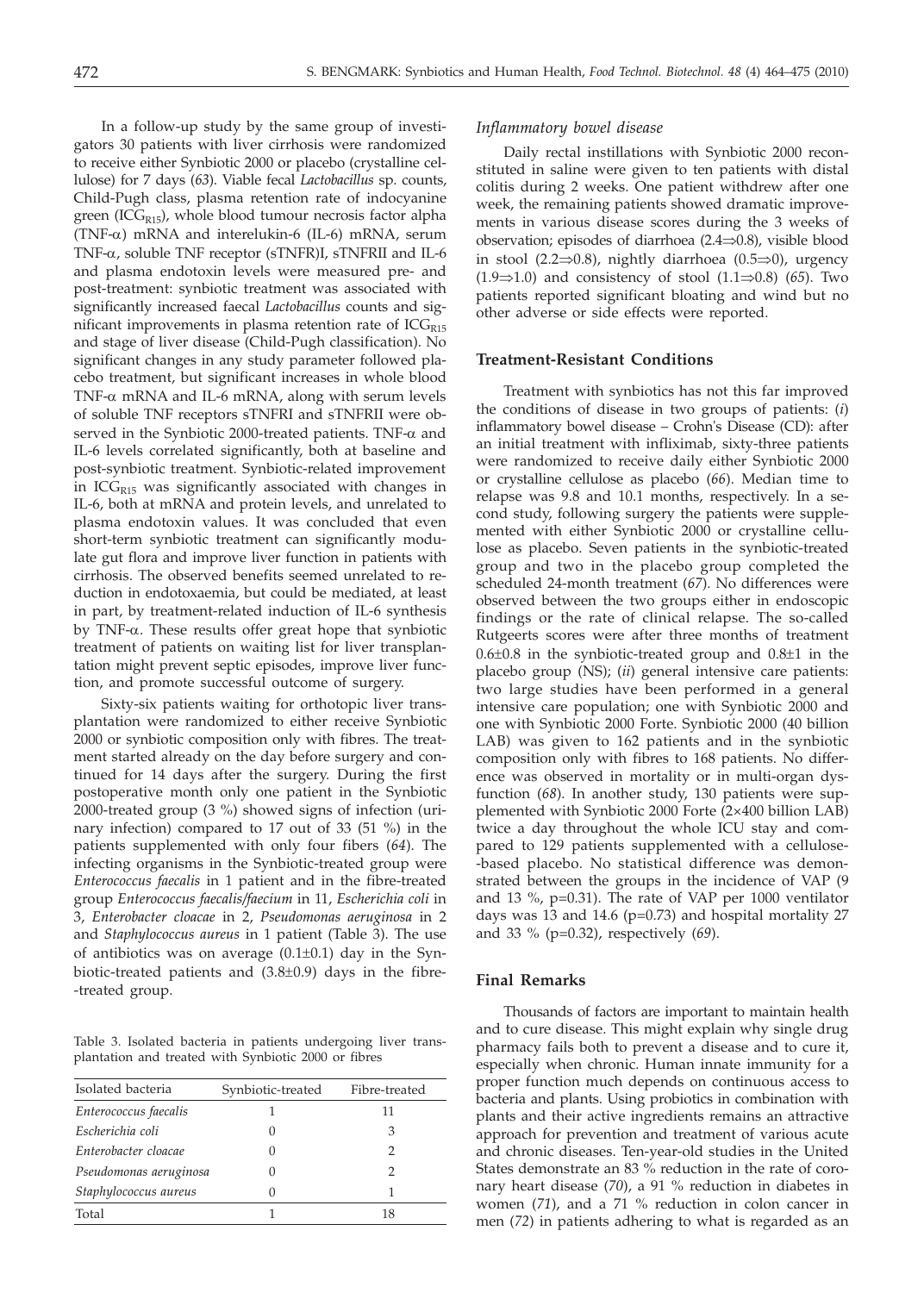'healthy lifestyle': no use of tobacco, moderate use of alcohol, regular physical exercise, and eating a diet low in animal fat, low in refined carbohydrates, and rich in fresh fruits and vegetables (if raw also rich in lactic acid bacteria) and fish, a diet often referred to as Mediterranean diet.

Crohn's disease, as an example, has, despite vigorous attempts over the years, remained most resistant to therapy, pharmaceutical as well as probiotic treatments – see recent review (*73*). Solid observations suggest that several Th1-mediated autoimmune diseases, such as multiple sclerosis, type 1 diabetes, rheumatoid arthritis and Crohn's disease are associated with low vitamin D status, and a recent study demonstrates strong molecular links between vitamin D deficiency and the genetics of Crohn's disease (*74*). Crohn's disease is also strongly associated with lack of minerals, especially calcium and magnesium. Hypomagnesaemia is known to be strongly associated with increased systemic inflammation, manifesting in leukocyte and macrophage activation and increased production of inflammatory cytokines and acute phase proteins. A recent study has demonstrated a much deranged microbiota in experimental animals with induced hypomagnesaemia (*75*). It is certainly too much to request that pre-, pro-, or synbiotics make a difference in such conditions unless the underlying defects in metabolism and immune functions are corrected.

Inflammation is 'the mother of disease' and much associated with the food we eat (*76,77*). As pointed out above, numerous factors contribute to the deranged innate immune system and the sustained exaggerated inflammation. Numerous changes are also required to permanently control the hyper-inflammation and subsequent disease. Supply of pre-, pro-, and synbiotics is a strong tool for such corrections of immune functions and resistance to disease. However, in most instances also other measures are necessary, including reduction in the intake of pro-inflammatory molecules (*2,78*), and also substantial intake of anti-inflammatory food ingredients such as turmeric/curcumin (*79,80*).

### **References**

- *1.* T. Goldberg, W. Cai, M. Peppa, V. Dardaine, B.S. Baliga, J. Uribarri, H. Vissara, Advanced glycoxidation end products in commonly consumed foods, *J. Am. Diet. Assoc. 104* (2004) 1287–1291.
- *2.* S. Bengmark, Advanced glycation and lipoxidation end products – amplifiers of inflammation: The role of food, *JPEN J. Parenter. Enteral. Nutr. 31* (2007) 430–440.
- *3.* T. Hertoghe, The 'multiple hormone deficiency' theory of aging: Is human senescence caused mainly by multiple hormone deficiencies?, *Ann. NY Acad. Sci. 1057* (2005) 448– 465.
- *4.* J.R. Mora, M. Iwata, U.H. von Andrian, Vitamin effects on the immune system: Vitamins A and D take centre stage, *Nat. Rev. Immunol. 8* (2008) 685–698.
- *5.* M.F. McCarty, Secondary hyperparathyroidism promotes the acute phase response – A rationale for supplementing vitamin D in prevention of vascular events in elderly, *Med. Hypotheses, 64* (2005) 1022–1026.
- *6.* H. Malekinejad, P. Scherpenisse, A.A. Bergwerff, Naturally occuring estrogens in processed milk and raw milk (from gestated cows), *J. Agric. Food Chem. 54* (2006) 9785–9791.
- *7.* C. Savoia, M. Volpe, A. Alonzo, C. Rossi, S. Rubattu, Natriuretic peptides and cardiovascular damage in the metabolic syndrome: Molecular mechanisms and clinical implications, *Clin. Sci* (London)*, 118* (2009) 231–240.
- *8.* J. Braly, R. Hoggan: *Dangerous Grains: Why Gluten Cereal Grains May Be Hazardous To Your Health*, Avery, Penguin Putnam Inc, New York, NY, USA (2002) pp. 1–244.
- *9.* S.M. Finegold, V.L. Sutter, Fecal flora in different populations, with special reference to diet, *Am. J. Clin. Nutr.* (Suppl.), *31* (1978) 116–122.
- *10.* S. Ahrné, S. Nobaek, B. Jeppsson, I. Adlerberth, A.E. Wold, G. Molin, The normal *Lactobacillus* flora in healthy human rectal and oral mucosa, *J. Appl. Microbiol. 85* (1998) 88–94.
- *11.* D.L. Topping, M. Fukushima, A.R. Bird, Resistant starch as a prebiotic and synbiotic: State of the art, *Proc. Nutr. Soc. 62* (2003) 171–176.
- *12.* J.W. Anderson, Whole grains protect against atherosclerotic cardiovascular disease, *Proc. Nutr. Soc. 62* (2003) 135– 142.
- *13.* B.S. Dunjic, J.K. Axelson, K. Jan, S.S. Bengmark, Is resistance to phospholipase important for the gastric mucosal protective capacity of exogenous phosphatidylcholine?, *Eur. J. Gastroenterol. Hepatol. 6* (1994) 593–598.
- 14. B.S. Dunjić, I. Svensson, J. Axelson, P. Adlercreutz, A. Ar' Rajab, K. Larsson, S. Bengmark, Green banana protection of gastric mucosa against experimentally induced injuries in rats – A multicomponent mechanism?, *Scand. J. Gastroenterol. 28* (1993) 894–898.
- *15.* M. Müller, D. Lier, Fermentation of fructans by epiphytic lactic acid bacteria, *J. Appl. Microbiol. 76* (1994) 406–411.
- *16.* H. Kaplan, R.W. Hutkins, Fermentation of fructooligosaccharides by lactic acid bacteria and *Bifidobacteria*, *Appl. Environ. Microbiol. 66* (2000) 2682–2684.
- *17.* E. Roma, D. Adamidis, R. Nikolara, A. Constantopoulos, J. Messaritakis, Diet and chronic constipation in children: The role of fiber, *J. Pediatr. Gastroenterol. Nutr. 28* (1999) 169– 174.
- *18.* N. Moore, C. Chao, L.P. Yang, H. Storm, M. Oliva-Hemker, J.M. Saavedra, Effects of fructo-oligosaccharide-supplemented infant cereal: A double-blind, randomized trial, *Brit. J. Nutr. 90* (2003) 581–587.
- *19.* T.A. Rushdi, C. Pichard, Y.H. Khater, Control of diarrhea by fiber-enriched diet in ICU patients on enteral nutrition: A prospective randomized controlled trial, *Clin. Nutr. 23* (2004) 1344–1352.
- *20.* A.H. Baqui, R.E. Black, S. El Arifeen, M. Yunus, J. Chakraborty, S. Ahmed, J.P. Vaughan, Effect of zinc supplementation started during diarrhoea on morbidity and mortality in Bangladesh children: Community randomised trial, *BMJ, 325* (2002) 1059.
- *21.* G.H. Rabbani, T. Teka, B. Zaman, N. Majid, M. Khatun, G.J. Fuchs, Clinical studies in persistant diarrhea: Dietary management with green banana or pectin in Bangladesh children, *Gastroenterology, 121* (2001) 554–560.
- *22.* K.L. Tucker, M.T. Hannan, H. Chen, L.A. Cupples, P.W.F. Wilson, D.P. Kiel, Potassium, magnesium, and fruit and vegetable intakes are associated with greater bone mineral density in elderly men and women, *Am. J. Clin. Nutr. 69* (1999) 727–736.
- *23.* K.L. Tucker, H. Chen, M.T. Hannan, L.A. Cupples, P.W.F. Wilson, D.P. Felson, D. P. Kiel, Bone mineral density and dietary patterns in older adults: The Framingham osteoporosis study, *Am. J. Clin. Nutr. 76* (2002) 245–252.
- *24.* B. Hylander, S. Rössner, Effects of dietary fiber intake before meals on weight loss and hunger in a weight-reducing club, *Acta Med. Scand. 213* (1983) 217–220.
- *25.* N.C. Howarth, E. Saltzman, M.A. McCrory, A.S. Greenberg, J. Dwyer, L. Ausman, D.G. Kramer, S.B. Roberts*,*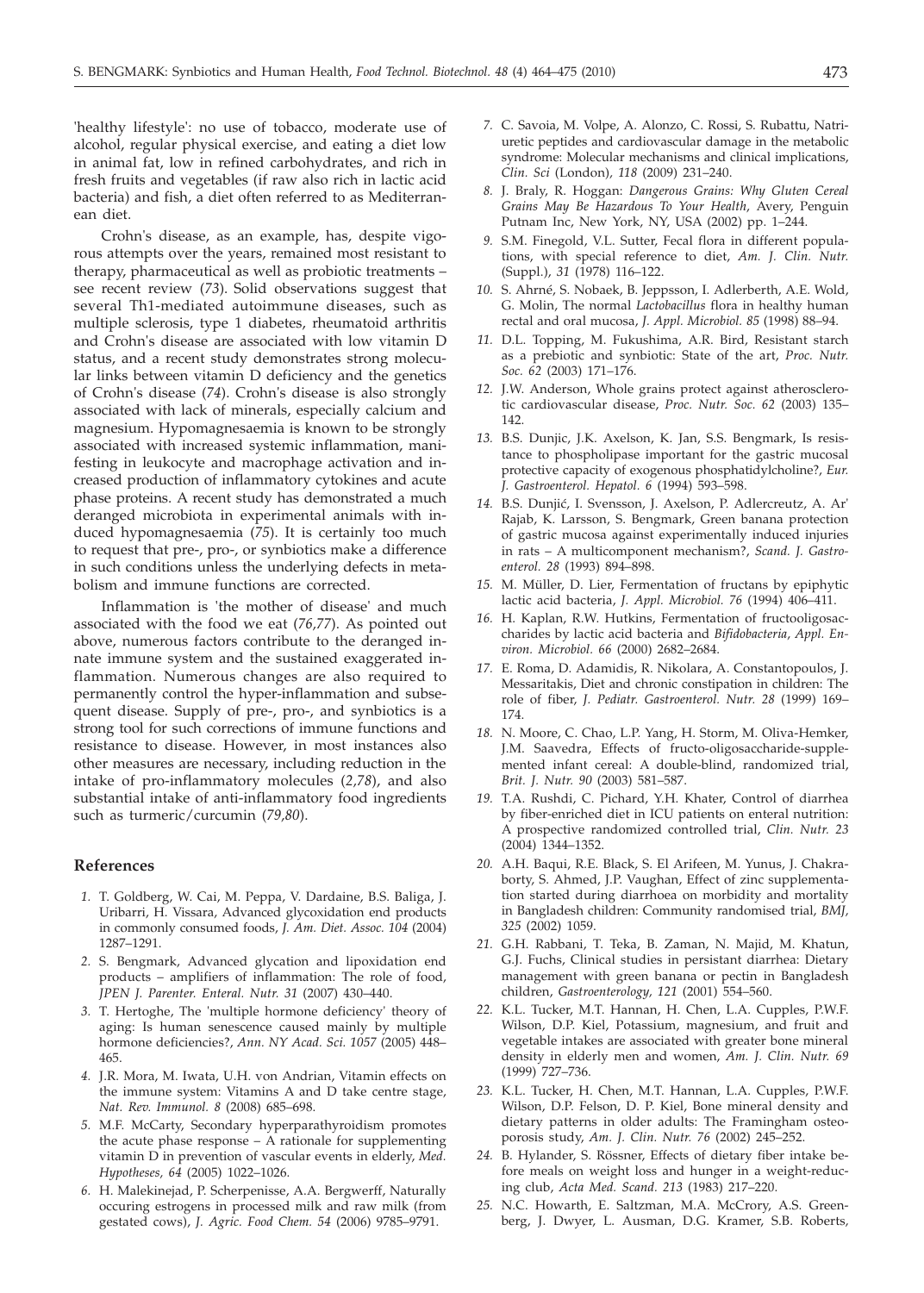Fermentable and nonfermentable fiber supplements did not alter hunger, satiety or body weight in a pilot study of men and women consuming self-selected diets, *J. Nutr. 133* (2003) 3141–3144.

- *26.* F. Fernández-Bañares, M.D.J. Hinojosa, J.L. Sánchez-Lombraña, M.D.E. Navarro, J.F. Martínez-Salmerón, A. Garcia- -Pugés *et al.*, Randomized clinical trial of *Plantago ovata* seeds (dietary fiber) as compared with mesalamine in maintaining remission in ulcerative colitis, *Am. J. Gastroenterol. 94* (1999) 427–433.
- *27.* O. Kanauchi, T. Iwanaga, K. Mitsuyama, Germinated barley foodstuff feeding. A novel neutraceutical therapeutic strategy for ulcerative colitis, *Digestion* (Suppl.), *61* (2001) 60– 67.
- *28.* P.E. Wischmeyer, J. Riehm, K.D. Singleton, H. Ren, M.W. Musch, M. Kahana, E.B. Chang, Glutamine attenuates tumor necrosis factor-a release and enhances heat shock protein 72 in human peripheral blood mononuclear cells, *Nutrition, 19* (2003) 1–6.
- *29.* C. Hallert, I. Björck, M. Nyman, A. Pousette, C. Grännö, H. Svensson, Increasing fecal butyrate in ulcerative colitis patients by diet: Controlled pilot study, *Inflam. Bowel Dis. 9* (2003) 116–121.
- *30.* H. Lührs, T. Gerke, J.G. Müller, R. Melcher, J. Schauber, F. Boxberger, W. Scheppach, Butyrate inhibits NF-kB activation in lamina propria macrophages of patients with ulcerative colitis, *Scand. J. Gastroenterol. 37* (2002) 458–466.
- *31.* C.F.M. Welters, E. Heineman, F.B.J.M. Thunnissen, A.E.J.M. van den Bogaard, P.B. Soeters, C.G.M.I. Baeten, Effect of dietary inulin supplementation on inflammation of pouch mucosa in patients with an ileal pouch-anal anastomosis, *Dis. Colon Rectum, 45* (2002) 621–627.
- *32.* S.H. Murch, The immunologic basis for intestinal food allergy, *Curr. Opin. Gastroenterol. 16* (2000) 552–557.
- *33.* G. Bommelaer, E. Dorval, P. Denis, P. Czernichow, J. Frexinos, A. Pelc *et al.*, Prevalence of irritable bowel syndrome in the French population according to Rome I criteria, *Gastroenterol. Clin. Biol. 26* (2002) 1118–1123.
- *34.* S.M. Wilhelm, C.M. Brubaker, E.A. Varcak, P.B. Kale-Pradhan, Effectiveness of probiotics in the treatment of irritable bowel syndrome, *Pharmacotherapy, 28* (2008) 496–505.
- *35.* S. MacFarlane, G.T. MacFarlane, J.H. Cummings, Review article: Prebiotics in the gastrointestinal tract, *Aliment. Pharmacol. Ther. 24* (2006) 701–714.
- *36.* R. Spiller, Review article: Probiotics and prebiotics in irritable bowel syndrome, *Aliment. Pharmacol. Ther. 28* (2008) 385–396.
- *37.* S. Seifert, B. Watzl: Prebiotics and the Immune System: Review of Experimental and Human Data. In: *Handbook of Prebiotics*, G. Gibson, M. Roberfroid (Eds.), CRC Press, Boca Raton, FL, USA (2008).
- *38.* J.O. Lindsay, K. Whelan, A.J. Stagg, P. Gobin, H.O. Al- -Hassi, N. Rayment *et al.*, Clinical, microbiological, and immunological effects of fructo-oligosaccharide in patients with Crohn's disease, *Gut,* 55 (2006) 348–355.
- *39.* A. Huertas-Ceballos, S. Logan, C. Bennett, C. Macarthur, Dietary interventions for recurrent abdominal pain (RAP) and irritable bowel syndrome (IBS) in childhood, *Cochrane Database Syst Rev. Issue 1* (2008) Article No. CD003019.
- *40.* G.C. Parisi, M. Zilli, M.P. Miani, M. Carrara, E. Bottona, G. Verdianelli *et al*., High-fiber diet supplementation in patients with irritable bowel syndrome (IBS): A multicenter, randomized, open trial comparison between wheat bran diet and partially hydrolyzed guar gum (PHGG), *Dig. Dis. Sci. 47* (2002) 1697–1704.
- *41.* J. de Felippe Jr, M. da Rocha e Silva Jr, F.M. Maciel, M. Soares Ade, N.F. Mendes, Infection prevention in patients with severe multiple trauma with the immunomodulator

beta 1–3 polyglucose (glucan), *Surg. Gynecol. Obstet. 177* (1993) 383–388.

- *42.* T. Caparrós, J. Lopez, T. Grau, Early enteral nutrition in critically ill patients with a high-protein diet enriched with arginine, fiber, and antioxidants compared with a standard high-protein diet. The effect on nosocomial infections and outcome, *JPEN J. Parenter. Enteral Nutr. 25* (2001) 299–309.
- *43.* C. Suzuki, H. Kimoto-Nira, M. Kobayashi, M. Nomura, K. Sasaki, K. Mizumachi, Immunomodulatory and cytotoxic effects of various *Lactococcus* strains on the murine macrophage cell line J774.1, *Int. J. Food Microbiol. 123* (2008) 159– 165.
- *44.* S. Peuranen, K. Tiihonen, Apajalahti, A. Kettunen, M. Saarinen, N. Rautonen, Combination of polydextrose and lactitol affects microbial ecosystem and immune responses in rat gastrointestinal tract, *Br. J. Nutr. 91* (2004) 905–914.
- *45.* H.M. Timmermann, C.J. Koning, L. Mulder, F.M. Rombouts, A.C. Beynen, Monostrain, multistrain and multispecies probiotics – A comparison of functionality and efficacy, *Int. J. Food Microbiol. 96* (2004) 219–233.
- *46.* M.L. Johansson, G. Molin, B. Jeppsson, S. Nobaek, S. Ahrné, S. Bengmark, Administration of different *Lactobacillus* strains in fermented oatmeal soup: *in vivo* colonization of human intestinal mucosa and effect on the indigenous flora, *Appl. Environ. Microbiol. 59* (1993) 15–20.
- *47.* Å. Ljungh, J. Lan, N. Yamagisawa, Isolation, selection and characteristics of *Lactobacillus paracasei* subsp. *paracasei* isolate F19, *Microb. Ecol. Health Dis.* (Suppl. 3), *14* (2002) 4–6.
- *48.* K. Kruzewska, J. Lan, G. Lorca, N. Yanagisawa, I. Marklinder, Å. Ljungh, Selection of lactic acid bacteria as probiotic strains by *in vitro* tests, *Microecol. Ther. 29* (2002) 37– 51.
- *49.* D. Fujiwara, S. Inoue, H. Wakabayashi, T. Fujii, The anti- -allergic effects of lactic acid bacteria are strain dependent and mediated by effects on both Th1/Th2 cytokine expression and balance, *Int. Arch. Allergy Immunol. 135* (2004) 205–215.
- *50.* T. von der Weid, C. Bulliard, E.J. Schiffrin, Induction by a lactic acid bacterium of a population of CD4<sup>+</sup> T cells with low proliferative capacity that produce transforming growth factor  $\beta$  and interleukin-10, *Clin. Diagn. Lab. Immunol. 8* (2001) 695–701.
- *51.* N. Ibnou-Zekri, S. Blum, E.J. Schiffrin, T. von der Weid, Divergent patterns of colonization and immune response elicited from two intestinal *Lactobacillus* strains that display similar properties *in vitro*, *Infect. Immun. 71* (2003) 428–436.
- *52.* C. Nagler-Anderson, Tolerance and immunity in the intestinal immune system, *Crit. Rev. Immunol. 20* (2000) 103– 120.
- *53.* G. Prioult, I. Fliss, S. Pecquet, Effect of probiotic bacteria on induction and maintenance of oral tolerance to  $\beta$ -lactoglobulin in gnotobiotic mice, *Clin. Diagn. Lab. Immunol. 10* (2003) 787–792.
- 54. P. Naaber, I. Smidt, J. Štšepetova, T. Brilene, H. Annuk, M. Mikelsaar, Inhibition of *Clostridium difficile* strains by intestinal *Lactobacillus* species, *J. Med. Microbiol. 53* (2004) 551–554.
- *55.* E.F. Verdú, P. Bercík, G.E. Bergonzelli, X.X. Huang, P. Blennerhasset, F. Rochat *et al.*, *Lactobacillus paracasei* normalizes muscle hypercontractility in a murine model of postinfective gut dysfunction, *Gastroenterology, 127* (2004) 826–837.
- *56.* H. Eutamene, F. Lamine, C. Chabo, V. Theodorou, F. Rochat, G.E. Bergonzelli *et al*., Synergy between *Lactobacillus paracasei* and its bacterial products to counteract stress- -induced gut permeability and sensitivity increase in rats, *J. Nutr. 137* (2007) 1901–1907.